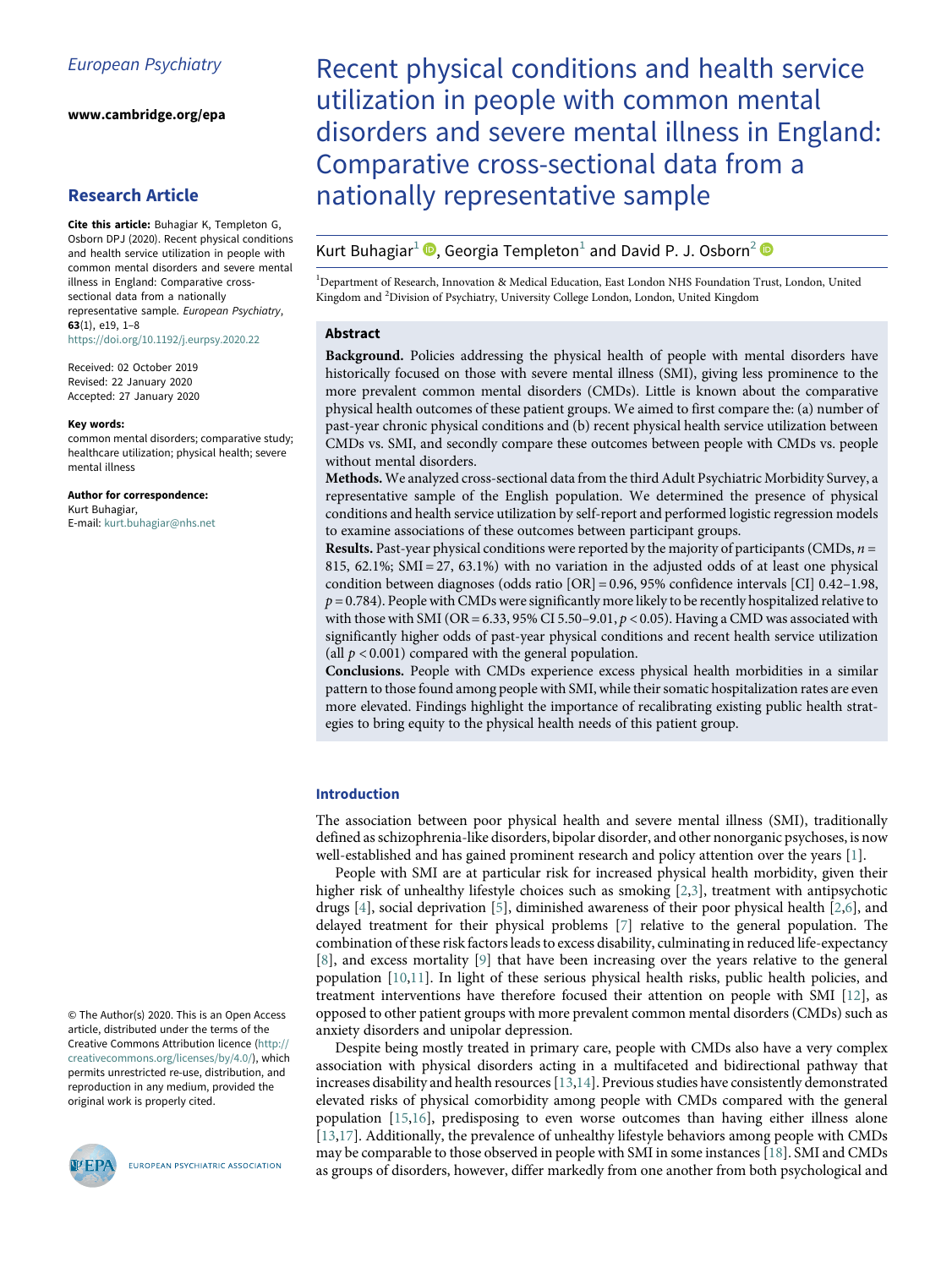sociodemographic perspectives [\[19](#page-6-18)], contributing to variations in their progression, which may subsequently also influence comparative physical health needs and outcomes [\[20](#page-6-19)[,21\]](#page-6-20).

Despite the wealth of research evaluating physical comorbidities in people with SMI, studies at population-based level have not generally explored comparative associations relative to people with CMDs [\[17](#page-6-16)]. The physical health needs of people with CMDs compared with those of people with SMI have therefore not been fully quantified and appear to be less well understood [[12\]](#page-6-11). In addition, there are no UK-specific data on the relationship of CMDs and physical conditions relative to general population, which may be affected by unique geographical factors and intricacies of healthcare systems. The prevalence of CMDs globally is about 10-fold higher than that of SMI [\[22](#page-6-21)], hence shows a much greater impact on overall morbidity at population-based level. However, to date, there exist no policies and treatment interventions aimed specifically at people with both CMDs and physical conditions, in contrast with the extensive attention given internationally to people with SMI with similar physical health problems [\[12](#page-6-11)].

We need to understand whether there are quantitative differences in the physical health outcomes between these two distinct patient groups. In turn, this would clarify whether there is a need to recalibrate public health policy to make equitable focus on people with all types of chronic mental disorders and not merely SMI.

The primary aim of the current study was to compare (a) the prevalence of recent physical conditions and (b) recent health service utilization for physical conditions among people with CMDs compared to those with SMI. Our secondary aim was to compare these associations for people with CMDs relative to those without mental illness. We hypothesized that people with CMDs have: (a) comparable physical health outcomes and utilization relative to people with SMI and (b) higher risk of physical conditions and health service utilization compared with people without mental illness.

## Methods

## Sampling and interviewing procedures

We conducted a secondary analysis of data from the Adult Psychiatric Morbidity Survey 2007 (APMS 2007) [\[23\]](#page-6-22), a sample survey of all adults living in private households in England, collecting nationally representative cross-sectional data for the population aged 16 and above. The dataset has been made publicly available via the U.K. Data Service [[24\]](#page-6-23), while the full sampling methodology is available in the main survey report published elsewhere [[23\]](#page-6-22). In summary, the survey adopted a multistage stratified probability sampling design, according to socio economic grouping and geographical region, yielding a total of 7,461 actual participants (response rate = 57%), with eventual usable data from 7,403 participants. Data were weighted to take account of nonresponse and reduce selection bias so that the results were representative of the entire population (see Supplementary Note 1). Ethical approval was obtained from the Royal Free Hospital and Medical School Research Ethics Committee (ref 06/Q0501/71).

## Main measures

## Psychiatric morbidity

Common mental disorders: The Clinical Interview Schedule Revised (CIS-R) [[25](#page-6-24)] was used to identify 14 categories of nonpsychotic symptoms. The CIS-R has two initial filter questions for each of these categories of symptoms covering 1 month prior to the interview, with a positive answer leading to more detailed enquiry about symptoms in the previous week. Responses were then entered into a computer algorithm to subsequently generate six categories of CMDs in the previous week according to ICD-10 criteria: depression, generalized anxiety disorder, panic disorder, phobia, obsessive– compulsive disorder, and mixed anxiety and depressive disorder. For our analyses, we used a derived variable combining the prevalence estimates of all six diagnostic categories.

Severe mental illness: People with probable psychotic disorder were identified if they responded positively to one of several screening questions in the survey, as detailed in the APMS report [[23](#page-6-22)] (see Supplementary Note 2). If they did, participants were then eligible for a further clinical assessment for a diagnosis of definitive psychotic disorder using the Schedule for Clinical Assessment in Neuropsychiatry version 2.1 (SCAN) [[26\]](#page-6-25). For our analysis, we assigned participants meeting criteria for either probable or definitive psychotic disorder in the past year to a single group as a proxy for SMI, consistent with previous research [[27](#page-6-26)].

People without mental disorders: We identified a group of participants who did not meet the diagnostic criteria for any of the mental disorders assessed in the survey, including personality disorders, dependence on alcohol or drugs, history of self-harm, and problem gambling. Hazardous use of alcohol and nonproblematic drug use were not exclusion criteria.

## Physical comorbidity

Physical health conditions were assessed by asking participants if they had suffered from a number of mostly long-term physical conditions presented to them on a list, first in the year preceding the interview and second, in their lifetime since the age of 16 years. We included diabetes, hypertension, angina/myocardial infarction, any cancer, ear disorders/hearing problems, cataracts/eyesight problems, emphysema/bronchitis, asthma, bladder problems/incontinence, bowel/colon problems, stomach ulcers/digestive problems, musculoskeletal problems, infectious diseases, and skin problems. We specifically excluded epilepsy, dementia, and migraine due to their potential symptomatic overlap with mental disorders. We then generated a categorical variable for past-year physical conditions: (a) having at least one physical condition or not and (b) the total number of physical conditions reported per participant, classifying participants into four groups around the median consistent with previous studies [\[28](#page-6-27)].

#### Health service utilization and treatment

Physical health service utilization: Participants were asked about their recent use of health services for physical health problems with respect to (a) consultations in person or by telephone with their general practitioner (GP) in the past year; (b) planned visit to an out-patient clinic in the previous 3 months; and (c) acute admission to a general hospital in the previous 3 months, defined as at least one overnight stay except for childbirth.

Mental health treatment: Data regarding named psychotropic medications and mental health service use received by participants were collected, the latter acting as a proxy for receipt of secondary psychiatric care.

## Covariates

Socio demographic variables: age, gender, ethnicity, marital status, educational qualifications, occupation, and debt.

Clinical variables: We generated variables for body mass index (BMI; obesity,  $BMI \geq 30 \text{ kg/m}^2$ ) and current smoking status. The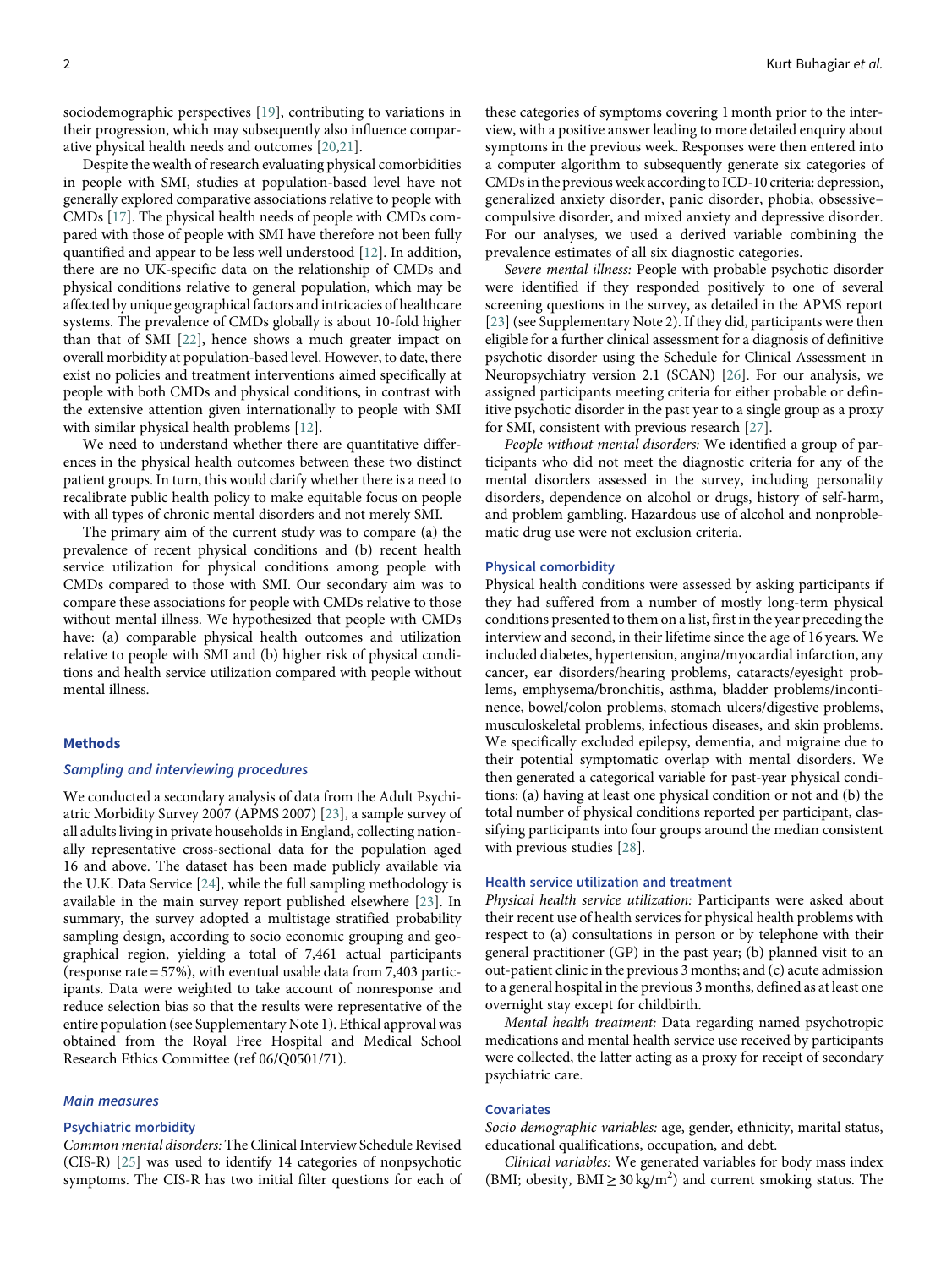Alcohol Use Disorders Identification Test (AUDIT) [\[29](#page-6-28)] was used as a screening tool for patterns of harmful and hazardous drinking, followed by the Severity of Alcohol Dependence Questionnaire (SAD-Q) [\[30](#page-6-29)] to determine dependence. We created a dichotomous variable for participants with a drinking problem (hazardous use or dependence) vs. those without a drinking problem during the past 6 months. Participants were also asked about their drug intake using a computer-assisted self-completion interview followed by a selection of questions from the Diagnostic Interview Schedule [\[31](#page-6-30)] for each drug reported. We used a dichotomous variable, classifying participants into being dependent on any drug or not.

## Data analysis

Data analysis was conducted using the survey commands in Stata 12.0 for Macintosh (Stata Corp LP, College Station, TX). These commands allow for the use of clustered data inherent in complex survey designs modified by probability weights and provide robust estimates of variance. The weighting procedure is necessary in order to account for potential biases that may be caused by nonresponse.

We described variables using actual counts, but proportions and ratios are derived from weighted measures. We first compared sociodemographic and clinical variables between the CMD and SMI groups, using Pearson chi-square tests with Rao and Scott second-order correction for survey data for categorical variables or Student's t tests for continuous variables. First, we calculated the total number of past-year physical conditions in each participant group. We then used univariable and multivariable logistic regression analysis to compare associations across people with CMDs and SMI, the latter acting as a reference group. The multivariate models were conducted in accordance with previously published studies addressing similar research questions [[32\]](#page-6-31) and included potentially confounding sociodemographic covariates associated with both mental disorders and physical health outcomes: age, gender, ethnicity, employment, education, as well as covariates for behavior risk factors: BMI, smoking status, alcohol intake, and drug dependence. Although the latter group of covariates may be regarded as potential mediators of associations between mental disorders and health outcomes, they themselves also represent directly or indirectly psychiatric comorbidities, hence also acting as potential confounders in these associations of interest [[32](#page-6-31)].

Second, we used univariable logistic regression in order to compare the odds of physical health service utilization (GP visits, outpatient visits, and acute somatic hospitalization) between the two main groups of interest, followed by a multivariable logistic regression analysis adjusting for the number of reported lifetime physical disorders in addition to the selected covariates above.

A second set of analyses was repeated for all of these physical health outcomes, comparing people with CMDs with participants without mental disorders.

## Results

# Sample characteristics

CMDs were identified in 1,248 participants, meeting the criteria for the following specific ICD-10 diagnoses: severe depression ( $n = 85$ , 6.3%), moderate depression ( $n = 63, 4.8$ %), mild depression ( $n = 88$ , 6.2%), panic disorder ( $n = 67, 6.0%$ ), obsessive–compulsive disorder ( $n = 31, 2.8\%$ ), social phobia ( $n = 37, 2.7\%$ ), agoraphobia ( $n = 16$ , 1.3%), specific phobia ( $n = 19, 1.7%$ ), mixed anxiety and depression

disorder ( $n = 637, 52.4\%$ ), and generalized anxiety disorder ( $n =$ 207, 15.7%). There were 40 participants with SMI and no comorbid CMDs, while 5,695 participants did not meet the criteria for any mental disorder. [Table 1](#page-3-0) summarizes the sociodemographic and clinical characteristics of the two main participant groups. Participants with CMDs were significantly less likely than those with SMI to have been in contact with secondary care services for mental disorders (Table S1).

## Comparison between CMDs and SMI

## Physical disorders

Nearly one-third of all participants reported having at least one past-year physical condition (CMDs,  $n = 815$ , 62.1%; SMI = 27, 63.1%), with no statistically significant difference between participant groups in both unadjusted (odds ratio [OR] = 0.93, 95% confidence intervals [CI]  $0.47-1.79$ ,  $p = 0.873$  and adjusted models (OR = 0.96, 95% CI 0.42–1.98,  $p = 0.784$ ). Repeating the analysis using categorical variables according to the total number of selfreported past-year physical conditions also failed to reveal variation between the two groups, even when confounders were taken into account ([Table 2\)](#page-3-1).

## Health service utilization

As summarized in [Table 3,](#page-4-0) people with CMDs had significantly elevated odds of acute hospital admissions for physical disorders in the past 3 months even after adjusting for participant characteristics and number of lifetime physical conditions (OR = 6.33, 95% CI 5.05–10.0,  $p = 0.045$ ), despite similar rates of GP and out-patient visits.

#### Supplementary analyses

Comparing a subgroup of participants with CMDs who had consulted their GP in the past year for a mental health problem  $(n =$ 512, 41.3%) relative to the total SMI group, revealed findings consistent with those of the total CMD sample (past-year physical conditions, adjusted OR = 0.89, 95% CI 0.46-1.81,  $p = 0.797$ ; somatic GP consultations, adjusted OR = 0.85, 95% CI 0.32–1.97,  $p = 0.598$ ; somatic out-patient visits, adjusted OR = 1.38, 95% CI 0.56–3.76,  $p = 0.562$ ; and somatic hospital admissions, adjusted OR  $= 5.21, 95\% \text{ CI } 4.13-8.7, p = 0.036$ . The smaller subgroup of CMD participants already taking psychotropic medications or undergoing psychotherapy at the time of the interview ( $n = 317, 24.2\%$ ) also reported similar rates of physical conditions in the past year relative to the SMI participants (adjusted OR =  $0.91$ , 95% CI 0.32-1.86,  $p =$ 0.626).

To further test the robustness of our findings, we finally compared people with SMI with people without mental illness with respect to all outcomes of interest. Despite the elevated odds among people with SMI to report at least one past-year physical condition (OR = 3.46, 95% CI 1.23-8.04,  $p = 0.038$ ), their odds for acute somatic hospitalization were nearly half as much (OR = 0.54, 95% CI 0.07–0.83,  $p = 0.032$ ). Full results of these additional analyses are summarized in Table S2.

## CMDs vs. people without mental illness

## Physical disorders

People with CMDs had significantly higher odds of reporting physical conditions in the past year (OR = 1.21, 95% CI 0.98-2.26,  $p$  < 0.001; adjusted OR = 1.82, 95% CI 0.96–2.16, p < 0.001) compared with people without mental illness. As shown in [Table 2](#page-3-1), this trend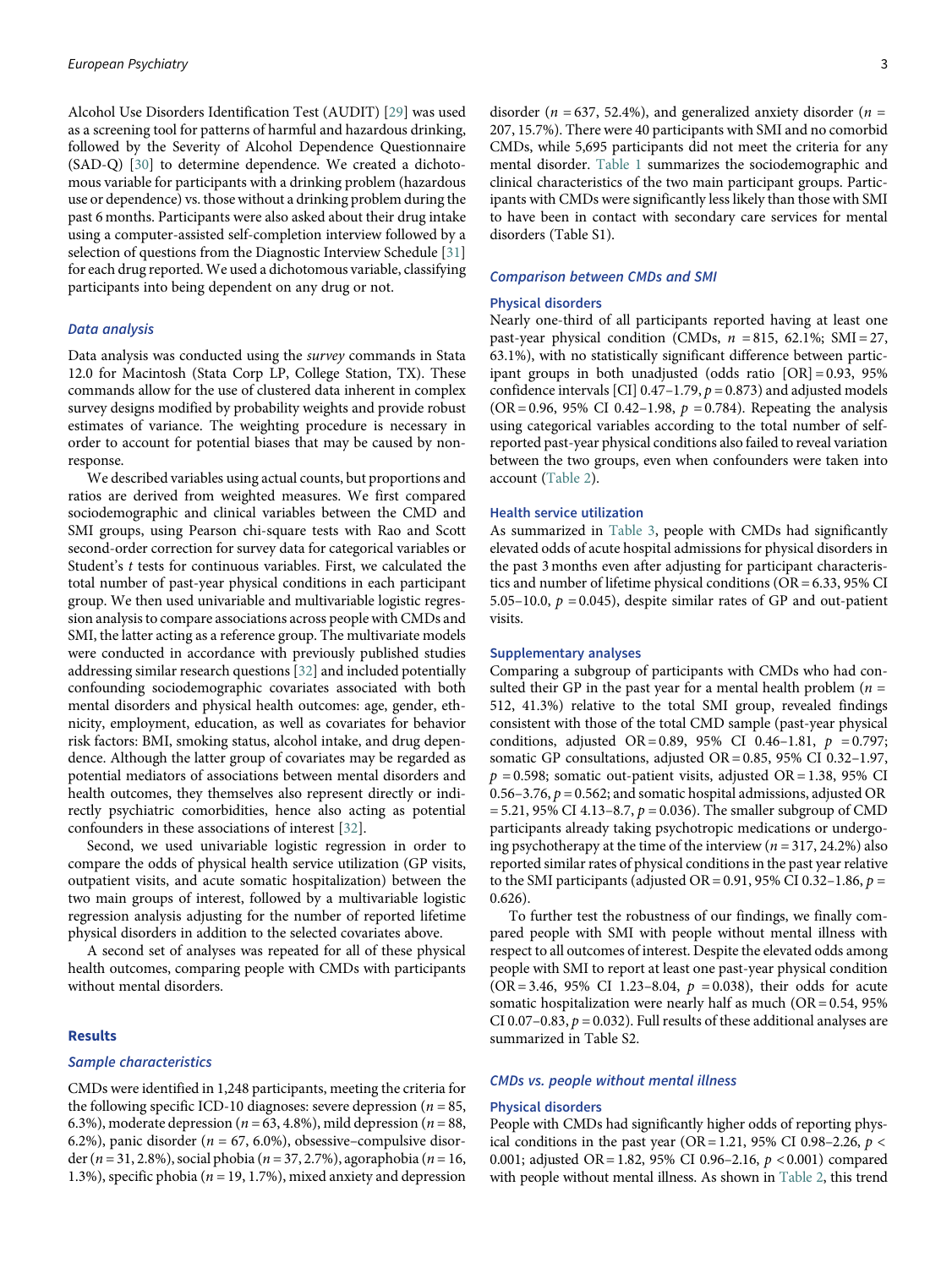<span id="page-3-0"></span>Table 1. Characteristics of participants with common mental disorders and severe mental illness

|                                   | CMDs <sup>a</sup> ( $n = 1,248$ ) |               | SMI <sup>a</sup> (n = 40) |               |                  |                  |
|-----------------------------------|-----------------------------------|---------------|---------------------------|---------------|------------------|------------------|
| Variable                          | $\sqrt{n}$                        | $\frac{9}{6}$ | $\overline{n}$            | $\frac{0}{0}$ | $\chi^{2b}$ (df) | $\boldsymbol{p}$ |
| Gender, female                    | 835                               | 62.5          | 27                        | 59.1          | 0.16(1)          | 0.696            |
| Age band (years)                  |                                   |               |                           |               |                  |                  |
| $16 - 34$                         | 323                               | 34.7          | 10                        | 27.7          | 3.81(3)          | 0.206            |
| $35 - 54$                         | 513                               | 39.9          | 22                        | 55.5          |                  |                  |
| $55 - 74$                         | 319                               | 19.9          | $\overline{7}$            | 15.3          |                  |                  |
| $75+$                             | 93                                | 5.4           | $\mathbf{1}$              | 1.5           |                  |                  |
| Ethnicity                         |                                   |               |                           |               |                  |                  |
| White                             | 1115                              | 88.5          | 34                        | 92.0          | 0.38(1)          | 0.532            |
| Black or minority <sup>c</sup>    | 113                               | 11.5          | 3                         | 8.0           |                  |                  |
| Marital status                    |                                   |               |                           |               |                  |                  |
| Married or cohabiting             | 567                               | 54.4          | 14                        | 48.9          | 0.47(2)          | 0.751            |
| Single                            | 307                               | 26.8          | 14                        | 31.6          |                  |                  |
| Widowed, separated, or divorced   | 374                               | 18.9          | 12                        | 19.5          |                  |                  |
| <b>Educational qualifications</b> |                                   |               |                           |               |                  |                  |
| Further or higher educationd      | 249                               | 22.0          | $\sqrt{6}$                | 17.0          | 0.47(1)          | 0.520            |
| Secondary education only          | 961                               | 78.0          | 32                        | 83.0          |                  |                  |
| Employment status                 |                                   |               |                           |               |                  |                  |
| Employed                          | 581                               | 52.3          | $\overline{7}$            | 30.5          | 15.84(2)         | < 0.001          |
| Unemployed                        | 667                               | 47.8          | 33                        | 59.5          |                  |                  |
| Currently in debt                 | 986                               | 79.2          | 26                        | 67.6          | 3.23(1)          | 0.303            |
| Obese <sup>e</sup>                | 279                               | 22.7          | $\overline{7}$            | 19.6          | 0.36(1)          | 0.596            |
| Current smoking                   | 427                               | 34.6          | 21                        | 49.1          | 3.19(1)          | 0.260            |
| Problem drinkingf                 | 339                               | 30.0          | 10                        | 26.9          | 0.16(1)          | 0.937            |
| Drug dependence <sup>g</sup>      | 77                                | 7.8           | $\overline{7}$            | 17.1          | 3.65(1)          | 0.049            |

<span id="page-3-2"></span>Abbreviations: CMD, common mental disorders; SMI, severe mental illness.

<sup>a</sup> Percentages are weighted to account for complex survey design. Counts may not add up to totals due to missing data.<br><sup>b</sup> Pearson's χ<sup>2</sup> with Rao and Scott second-order correction for survey data analysis.<br><sup>Shockudes So</sup>

<span id="page-3-3"></span><sup>c</sup>Includes South Asian and mixed race participants.

<span id="page-3-5"></span><span id="page-3-4"></span>dIncludes university degrees or professional qualifications only.

 $\mathrm{e}^{\mathrm{e}}$ BMI $\geq$  30 kg/m<sup>2</sup>.

<span id="page-3-7"></span><span id="page-3-6"></span>In the past 6 months, assessed with the Severity of Alcohol Dependence Questionnaire.

<sup>g</sup>In the past year, assessed with the Diagnostic Interview Schedule.

<span id="page-3-1"></span>Table 2. Physical conditions in the past year among people with common mental disorders compared with people with (a) severe mental illness and (b) without mental disorders: weighted self-reported prevalence and results of logistic regressions for their association with participant groups

| Number of past-year | CMDs <sup>a</sup> ( $n = 1,248$ ) |        | SMI <sup>a</sup> ( $n = 40$ ) |        | No mental disorders <sup>a</sup><br>$(n = 5,695)$ |        | Unadjusted OR<br>(CMDs vs. SMI) |                 | Adjusted OR <sup>D</sup><br>(CMDs vs. SMI) |                 | Adjusted OR <sup>D</sup><br>(CMDs vs. no mental |                 |
|---------------------|-----------------------------------|--------|-------------------------------|--------|---------------------------------------------------|--------|---------------------------------|-----------------|--------------------------------------------|-----------------|-------------------------------------------------|-----------------|
| physical disorders  | $\overline{n}$                    | (%)    | $\overline{n}$                | (%)    | n                                                 | (%)    | (95% CI)                        |                 | (95% CI)                                   |                 | disorders) (95% CI)                             |                 |
| None                | 433                               | (37.9) | 13                            | (36.9) | 2058                                              | (42.1) | $\qquad \qquad -$               |                 | $\overline{\phantom{0}}$                   |                 | -                                               |                 |
|                     | 389                               | (32.4) | 14                            | (32.8) | 1646                                              | (28.8) | 0.96                            | $(0.42 - 2.22)$ | 1.03                                       | $(0.43 - 2.99)$ | 1.71                                            | $(1.41 - 2.08)$ |
| $2 - 3$             | 328                               | (22.9) | 10                            | (25.9) | 1520                                              | (22.9) | 0.86                            | $(0.35 - 2.08)$ | 1.01                                       | $(0.38 - 2.63)$ | 3.21                                            | $(2.63 - 3.94)$ |
| $\geq 4$            | 98                                | (6.8)  |                               | (4.4)  | 473                                               | (6.2)  | 1.49                            | $(0.41 - 5.56)$ | 1.89                                       | $(0.48 - 7.69)$ | 7.35                                            | $(5.60 - 9.66)$ |

<span id="page-3-8"></span>Abbreviations: CI, confidence interval; CMD, common mental disorders; OR, odds ratio; SMI, severe mental illness.

<sup>a</sup>Percentages are weighted to account for complex survey design.

<span id="page-3-10"></span><span id="page-3-9"></span><sup>b</sup>Adjusted for age, body mass index, gender, ethnicity, education, employment, smoking, alcohol consumption, and drug dependence.

 $\dddot{p}$  value <0.001.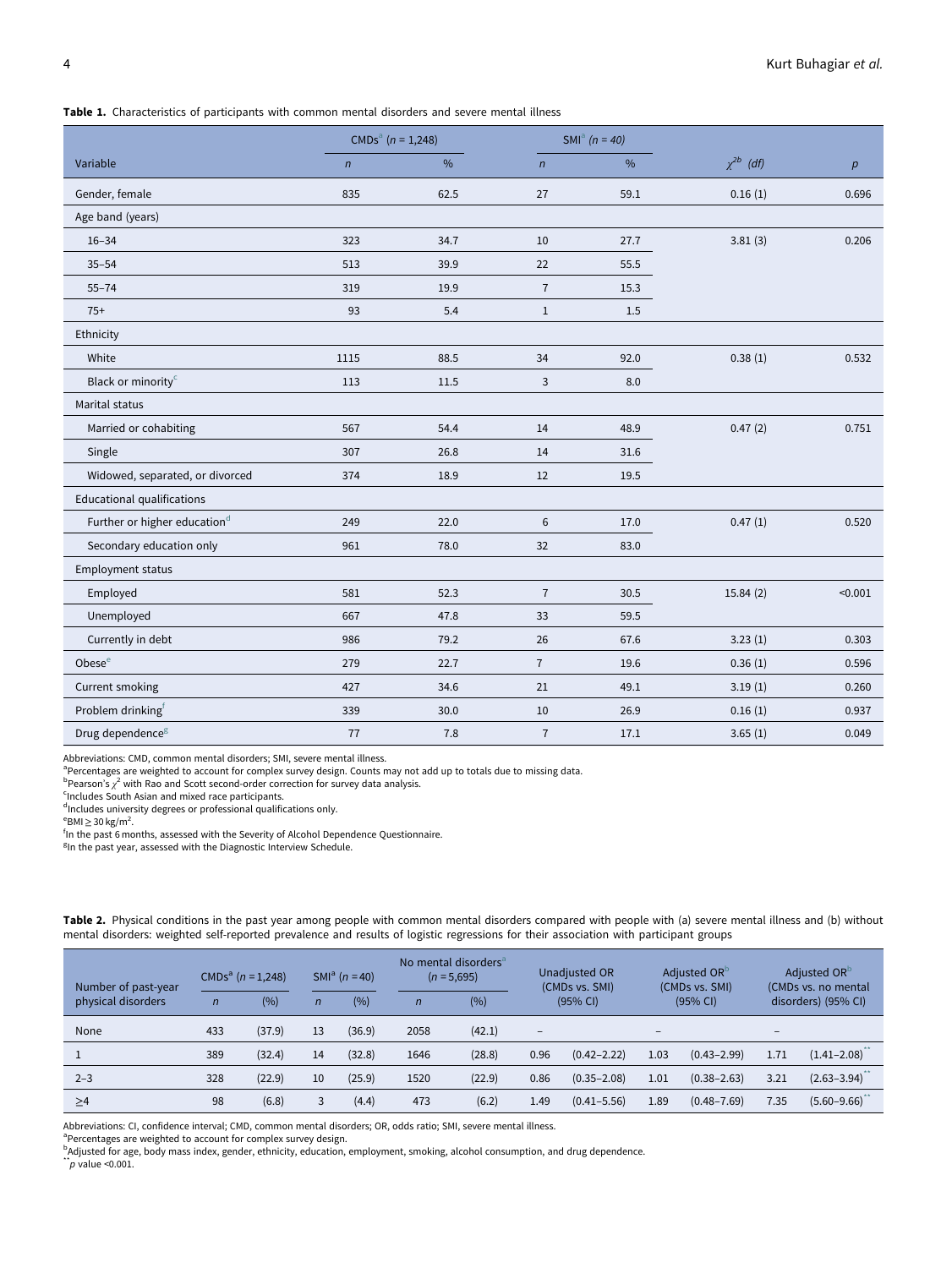<span id="page-4-0"></span>Table 3. Physical health service utilization among people with common mental disorders relative to people with (a) severe mental illness and (b) people without mental disorders

| Physical health                          | CMDs <sup>a</sup> ( $n = 1,248$ ) |        | SMI <sup>a</sup> ( <i>n</i> = 40) |        | No mental disorders <sup>a</sup><br>$(n = 5,695)$ |        | Adjusted OR <sup>D</sup><br>(CMDs vs. SMI) |                 | Adjusted OR <sup>D</sup><br>(CMDs vs. no mental) |                 |
|------------------------------------------|-----------------------------------|--------|-----------------------------------|--------|---------------------------------------------------|--------|--------------------------------------------|-----------------|--------------------------------------------------|-----------------|
| service utilization                      | $\mathsf{n}$                      | (%)    | $\overline{n}$                    | (9/0)  | $\overline{n}$                                    | (9/6)  | (95% CI)                                   |                 | disorders) (95% CI)                              |                 |
| Spoke to GP in past year <sup>c</sup>    | 939                               | (71.9) | 32                                | (77.3) | 3,588                                             | (60.4) | 0.86                                       | $(0.37 - 1.96)$ | 1.82                                             | $(1.55 - 2.14)$ |
| Attended out-patient clinic <sup>a</sup> | 371                               | (26.8) | 9                                 | (20.8) | 1,092                                             | (17.9) | 1.45                                       | $(0.60 - 3.57)$ | 1.84                                             | $(1.57 - 2.17)$ |
| Admitted to hospital <sup>d</sup>        | 75                                | (5.18) |                                   | (1.7)  | 171                                               | (2.54) | 6.33                                       | $(5.05 - 10.0)$ | 2.29                                             | $(1.67 - 3.14)$ |

<span id="page-4-1"></span>Abbreviations: CI, confidence interval; CMDs, common mental disorders; GP, general practitioner; OR, odds ratio; SMI, severe mental illness.

<sup>a</sup>Percentages are weighted to account for complex survey design.

<span id="page-4-3"></span><span id="page-4-2"></span><sup>b</sup>Adjusted for age, body mass index, gender, ethnicity, education, employment, number of physical disorders, smoking, alcohol consumption, and drug misuse.<br><sup>C</sup>la person or by telephone regarding a physical bealth problem

<sup>c</sup>In person or by telephone regarding a physical health problem.

<span id="page-4-6"></span><span id="page-4-5"></span><sup>d</sup>For physical health problem only except for giving birth in previous 4 months.

<span id="page-4-4"></span> $\dot{p}$  value <0.05.<br> $\dot{p}$  value <0.001.

continued when physical disorders were also analyzed as categorical variables, with the odds for greater multimorbidity among people with CMDs becoming increasingly elevated.

#### Health service utilization

People with CMDs were significantly more likely than the general population to seek medical help for their physical conditions in both primary and secondary care ([Table 3\)](#page-4-0).

# **Discussion**

In this population-based study of a nationally representative study in England, we found that nearly two-thirds of participants with either CMDs or SMI reported having at least one physical condition in the past year. In addition, we found no statistically significant variation between people with CMDs and those with SMI in the odds of having past-year physical conditions, even after taking into account socio demographic variables and modifiable risk factors predisposing to poor physical health. Although people with CMDs and SMI visit their GP or outpatients for physical health problems just as often, people with CMDs are considerably more likely to be recently hospitalized for physical complaints even when physical multimorbidity was controlled for. Direct comparisons across distinct groups of people with mental illness, as opposed to comparisons with the general population, have seldom been explored before.

Through our secondary objectives, we confirmed the elevated odds of physical conditions and physical health service utilization in people with CMDs compared with the general population as seen in international literature [\[15](#page-6-14),[16\]](#page-6-15). The odds of severe past-year physical health multimorbidity ( $\geq$ 4 conditions) among people with CMDs were over seven times as elevated.

## Interpretation of findings and comparison with other studies

Only a very small proportion of people with CMDs (c. 3%) in our sample had received specialist psychiatric care, implying less severe symptomatology overall, yet their physical health compared with that of the general population was poor and even comparable with that of people with SMI. The chronic nature and the multiple pastyear physical conditions present in a large proportion of people with CMDs are also indicative of the high rates of active physical multimorbidity, in line with previous findings elsewhere [15–17].

Given the complex bidirectional relationship between CMDs and physical disorders, within the context of the study's crosssectional design, the temporal relationship between the two cannot be entirely elucidated. In other words, it is possible that a proportion of individuals meeting diagnostic criteria for CMDs at the time of participation might have developed neurotic symptoms as an aftermath to a recently diagnosed physical condition, rather than the CMD itself being a precursor. This may have inflated our findings with respect to the high rates of physical conditions in people with CMDs, consequently equaling those found in people with SMI. However, our sensitivity analyses exploring somatic outcomes among subgroups of CMD participants (i.e. those who made contact with their GP about mental health problems in the previous year or had already been taking treatment for a CMD at interview), revealed similar results with those of the main CMD vs. SMI analysis. Given the time-frames for inclusion in these subgroups, these participants are likely to have had at least emerging neurotic symptoms predating the onset of the physical conditions or the need for somatic hospitalization. These findings, may therefore underline the strong antecedent role of CMDs in predisposing to the later emergence of physical conditions. Recent findings from population-based longitudinal data in the United States in fact, do show a strong independent predictive effect of CMDs on a wide range of physical symptoms and diagnosable conditions, and that CMDs themselves may act as even stronger risk factors than obesity and smoking for physical conditions [\[33](#page-6-32)].

The comparable rates of recent physical conditions among people with CMDs relative to those with SMI are surprising prima facie given the public health focus on the latter group [[12\]](#page-6-11). However, our findings also showed the equally elevated rates of unhealthy lifestyle risk factors (e.g., obesity, alcohol consumption, and smoking) in people with CMDs, mirroring emerging findings [[18](#page-6-17)]. The lack of physical health policies specific to people with CMDs may therefore not be a reflection of their lack of true physical health needs, but perhaps the result of an inadvertent oversight by policymakers to date.

To the best of our knowledge, only one previous smaller study (total  $n = 200$ ) based in the United States has made direct comparisons of the rates of self-reported physical conditions between people with depression and those with schizophrenia receiving community care [\[34](#page-6-33)], reporting findings in line with the current study. Data regarding physical conditions in both the latter and the current study were entirely obtained by self-report, calling reliability and validity into question, although studies elsewhere have evidenced the reliability of self-reports about physical conditions in people with mental illness [[35,](#page-6-34)[36\]](#page-6-35).

The excess physical health service utilization by people with CMDs compared with the general population is well recognized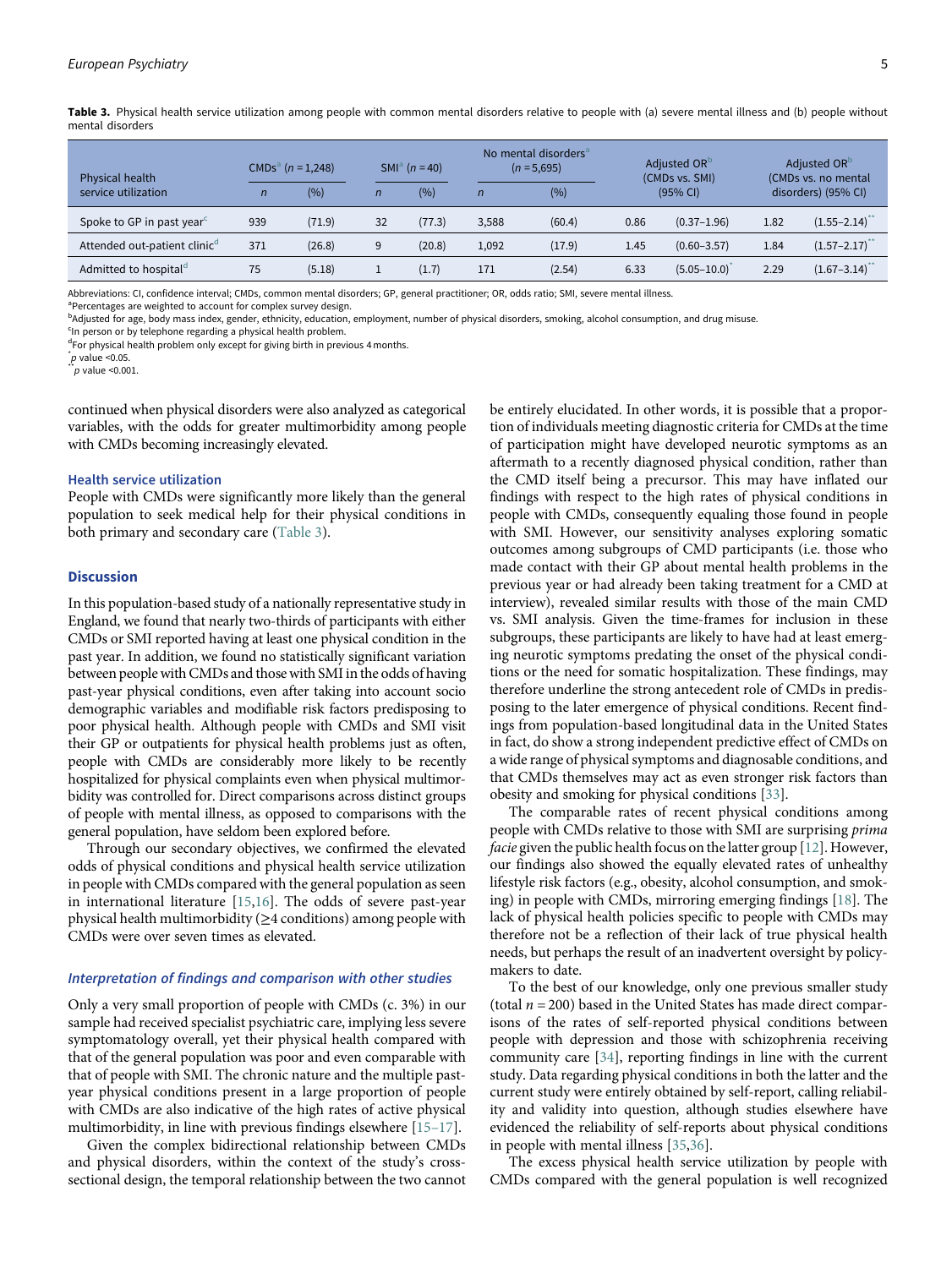[[37\]](#page-7-0) and replicated by our findings. People with CMDs also had markedly higher odds than people with SMI for somatic hospitalization in the preceding 4 months despite no variation in the rates of recent GP consultations and somatic out-patient visits. These excess rates of hospitalization may reflect the systematically poorer healthcare for people with SMI in hospitals [[20,](#page-6-19)[21,](#page-6-20)[38\]](#page-7-1), while paradoxically favoring people with CMDs [[20](#page-6-19)[,39](#page-7-2)[,40](#page-7-3)]. It is well known that nonpsychiatric clinicians are less likely to make accurate somatic diagnoses and may provide suboptimal somatic health care to people with SMI relative to those with nonpsychotic mental disorders and the general population [[40\]](#page-7-3). People with SMI may also be less capable to describe their physical symptoms [\[40](#page-7-3)], despite their motivation to access physical healthcare as frequently as those with CMDs as shown by our results. The combination of these factors may then lead to fewer hospitalizations being offered to them despite the clinical indication [[40\]](#page-7-3). On the other hand, people with CMDs may be prone to describe physical symptoms more emphatically by virtue of their neuroticism, leading to more frequent admissions even in the absence of clear need [[6](#page-6-5),[20\]](#page-6-19). While the differential misclassification bias resulting from these opposing factors might have inflated the true estimate of the association between somatic hospitalization and CMDs, it is unlikely that it accounts entirely for the more than sixfold higher odds identified in our study. This finding thus underlines: (a) the significant synergy between physical health problems and CMDs, acting in a complex multifaceted manner; (b) the strain exerted on inpatient physical healthcare systems by people with CMDs; and therefore (c) the specific need to prevent and improve the care of physical health problems of people with CMDs. Our findings are closely in line with those of a robust large national study in Australia, showing lower rates of somatic hospitalization for people with SMI and higher rates for people with CMDs relative to the general population [[20\]](#page-6-19). A more recent study using a large dataset from a county in the east of England, also confirmed the increased risk of somatic hospitalization for people with co-occurring anxiety and depression compared to those with no mental illness, at least in those over the age of 40 [[32\]](#page-6-31).

# Limitations

One limitation of the study is the small size of the SMI group, indicative of the relative rarity of psychotic symptoms across the population, yet potentially undermining the statistical power of our analyses. However, both the selection methods and the weighting procedures in the survey ensured that nonresponse bias was minimized on a range of sociodemographic and area characteristics, as demonstrated by the stable prevalence of psychosis compared with the earlier versions of the survey in 1993 and 2000 [[24\]](#page-6-23). Furthermore, previous studies based on these participants with SMI have been robustly reported elsewhere [[27,](#page-6-26)[41,](#page-7-4)[42\]](#page-7-5). In one such study [\[41](#page-7-4)], multiple analyses were conducted to confirm the statistical power yielded by this group, as well as sensitivity analyses to confirm the validity of the results so obtained. Repeating similar power calculations and supplementary analyses for this sample was therefore beyond the scope of the current study.

Our participants with SMI do not necessarily meet the full criteria for a psychotic disorder such as schizophrenia. However, a previous analysis has demonstrated that participants reporting as little as one psychotic symptom on the PSQ share similar sociodemographic and clinical correlates to those with SMI proper [[43\]](#page-7-6). Similarly, we also know that subtypes of CMDs carry heterogeneous patterns and strengths of associations with physical

disorders [\[15](#page-6-14)], yet we did not draw a distinction in our analysis between these different subtypes. However, there are strong overlaps in the psychological constitution of CMD participants [[44](#page-7-7)].

Additionally, we make tentative inferences about the relative timing of onset of physical disorders from a cross-sectional survey. The issue of bidirectionality of the association between mental and physical health outcomes is an area of great complexity [\[13](#page-6-12)[,14](#page-6-13)], yet the design of our study precluded us from making temporal inferences with accuracy. A related issue is that of the discrepancy in the time-frame of the diagnosis (SMI, 1 year; CMD, at least 1 month). However, our sensitivity analyses that included only CMD participants with potential psychiatric symptoms in the previous year and/or already receiving psychiatric treatment, made little difference to the results.

Many of our physical conditions and physical health utilization variables were broad in their definition, although, this is an inherent limitation of using existing datasets.

The main advantage of the current study is the population-based approach. The sampling procedure ensured that a large probability sample representative of the entire population of England could be analyzed. The accompanying wealth of data provided the ability to control for important confounding covariates. Although the response rate of 57% was relatively modest, robust weighting procedures were incorporated in the analysis. The population-based approach also meant that sampling biases otherwise resulting from more circumscribed population groups employed in previous studies could be minimized. This was particularly the case in the CMD group, where only a small fraction of the participants had had contact with psychiatric secondary care. Well-validated instruments, including the CIS-R and the SCAN were used in order to ascertain the diagnosis. The use of a general population comparison group without psychiatric morbidity is a further strength.

## Clinical implications

A main objective of the UK government's mental health policy is to improve the physical health and reduced associated mortality in people with all mental disorders [\[45\]](#page-7-3) and a drive to push forward the integration between physical and mental health care [[46](#page-7-8)]. However, policy documents focusing on the physical health of people with mental disorders have generally only made fleeting reference to CMDs [[44\]](#page-7-7). A number of strategies have also been implemented aimed at reducing the gap in physical health outcomes and mortality between people with SMI and the general population [\[47](#page-7-9)] but no comparable recommendations exist for people with CMDs [[12](#page-6-11)]. Despite these efforts, the physical health and mortality gap between people with SMI and those without mental illness continues to prevail [\[11](#page-6-10)]. Given this context and the findings from our study, it is safe to postulate therefore, that in the absence of similar recommendations for people with CMDs, the physical health needs in this patient group continue to be unmet. Our findings affirm the continued burden of somatic comorbidity in people with mental disorders irrespective of the SMI/CMD dichotomy. Efforts to improve physical health outcomes therefore need to be directed to people with CMDs as well as SMI.

### Conclusion

Our findings demonstrate the widespread physical health burden among people with CMDs relative to the general population, but more significantly also indicate that the physical health of people with CMDs may be just as poor as that of people with SMI.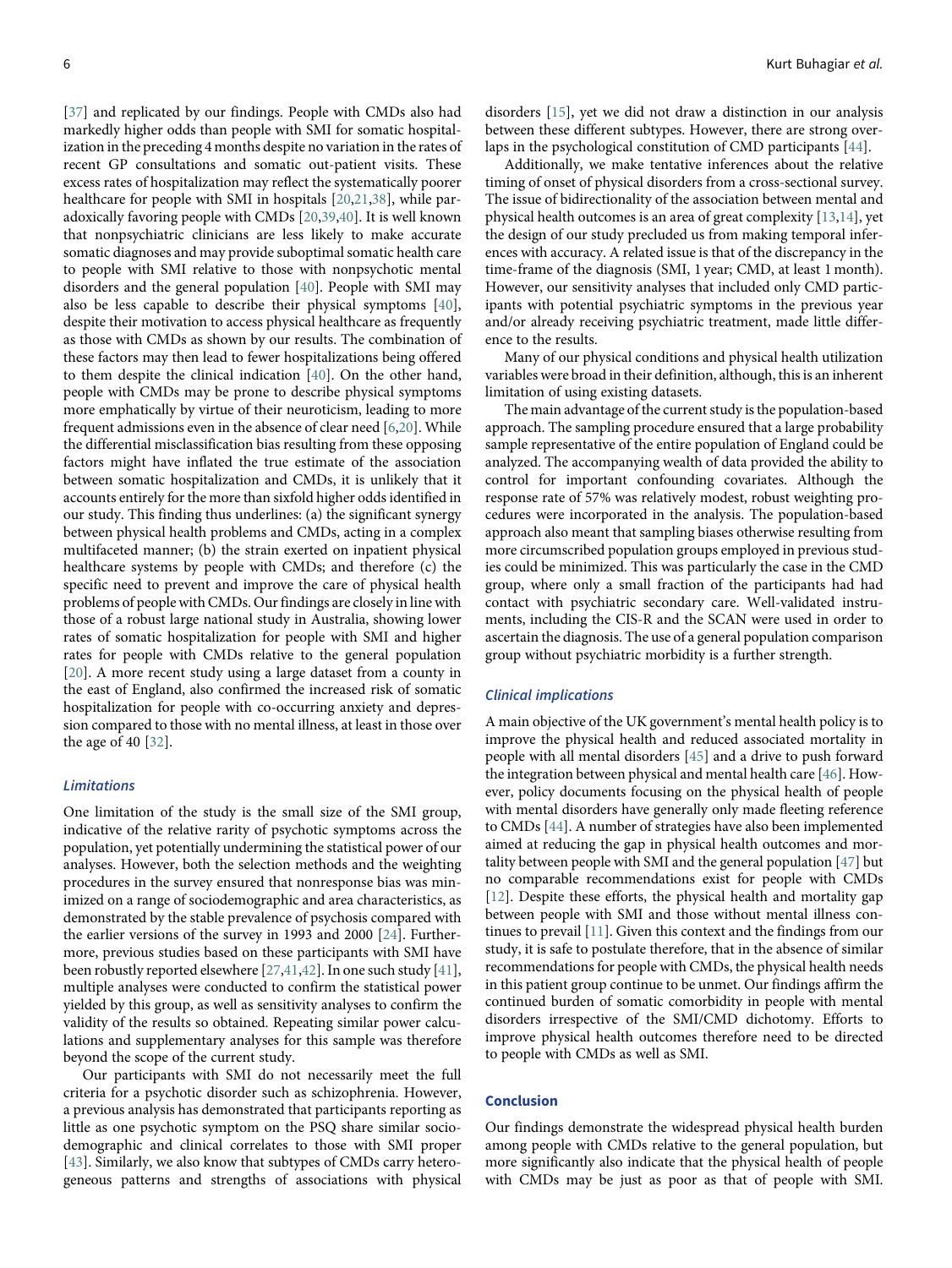<span id="page-6-15"></span><span id="page-6-14"></span>In clinical practice, a more proactive approach by policymakers and healthcare providers could ensure equity of healthcare provision and physical health outcomes across all vulnerable groups of people with mental illness.

<span id="page-6-16"></span>Financial Support. This research did not receive any specific grant from funding agencies in the public, commercial, or not-for-profit sectors.

<span id="page-6-17"></span>Conflict of Interest. The authors report no conflict of interest.

<span id="page-6-18"></span>Data Availability Statement. The data that support the findings of this study are openly available in the UK Data Service archive at [http://doi.org/10.5255/](http://doi.org/10.5255/UKDA-SN-6379-1) [UKDA-SN-6379-1](http://doi.org/10.5255/UKDA-SN-6379-1) [[24\]](#page-6-23).

<span id="page-6-19"></span>Supplementary Materials. To view supplementary material for this article, please visit <http://dx.doi.org/10.1192/j.eurpsy.2020.22>.

## <span id="page-6-21"></span><span id="page-6-20"></span><span id="page-6-0"></span>References

- [1] Phelan M, Stradins L, Morrison S. Physical health of people with severe mental illness. BMJ. 2001;322:443–4.
- <span id="page-6-22"></span><span id="page-6-1"></span>[2] Osborn DPJ, Nazareth I, King MB. Physical activity, dietary habits and coronary heart disease risk factor knowledge amongst people with severe mental illness: a cross sectional comparative study in primary care. Soc Psychiatry Psychiatr Epidemiol. 2007;42:787–93.
- <span id="page-6-23"></span><span id="page-6-2"></span>[3] Diwan A, Castine M, Pomerleau CS, Meadow-Woodruff JH, Dalack GW. Differential prevalence of cigarette smoking in patients with schizophrenic vs mood disorders. Schizophr Res. 1998;33:113–8.
- <span id="page-6-24"></span><span id="page-6-3"></span>Mitchell AJ, Vancampfort D, De Herdt A, Yu W, De Hert M. Is the prevalence of metabolic syndrome and metabolic abnormalities increased in early schizophrenia? A comparative meta-analysis of first episode, untreated and treated patients. Schizophr Bull. 2013;39:295–305.
- <span id="page-6-26"></span><span id="page-6-25"></span><span id="page-6-4"></span>[5] Harrison G, Gunnell D, Glazebrook C, Page K, Kwiecinski R. Association between schizophrenia and social inequality at birth: case–control study. Br J Psychiatry. 2001;179:346–50.
- <span id="page-6-27"></span><span id="page-6-5"></span>[6] Buhagiar K, Parsonage L, Osborn DPJ. Physical health behaviours and health locus of control in people with schizophrenia-spectrum disorder and bipolar disorder: a cross-sectional comparative study with people with non-psychotic mental illness. BMC Psychiatry. 2011;11(104).
- <span id="page-6-28"></span><span id="page-6-7"></span><span id="page-6-6"></span>[7] Mitchell AJ, Malone D, Doebbeling CD. Quality of medical care for people with and without comorbid mental illness and substance misuse: systematic review of comparative studies. Br J Psychiatry. 2009;194:491–9.
- [8] Chang CK, Hayes RD, Perera G, Broadbent MTM, Fernandes AC, Lee WE, et al. Life expectancy at birth for people with serious mental illness and other major disorders from a secondary Mental Health Care Case Register in London. PLoS ONE. 2011;6(5):e19590.
- <span id="page-6-29"></span><span id="page-6-9"></span><span id="page-6-8"></span>[9] Harris EC, Barraclough B. Excess mortality of mental disorder. Br J Psychiatry. 1998;173:11–53.
- <span id="page-6-31"></span><span id="page-6-30"></span><span id="page-6-10"></span>[10] Saha S, Chant D, McGrath J. A systematic review of mortality in schizophrenia: is the differential mortality gap worsening over time? Arch Gen Psychiatry. 2007;64:1123–31.
- <span id="page-6-11"></span>[11] Hayes J, Marston L, Walters K, King M, Osborn D. Mortality gap for people with bipolar disorder and schizophrenia: UK-based cohort study 2000–2014. Br J Psychiatry. 2017;211:175–81.
- <span id="page-6-32"></span><span id="page-6-12"></span>[12] Lewis G, Hayes J. Common mental disorders: falling through the gap. Lancet Psychiatry. 2019;6:636–7.
- <span id="page-6-33"></span>[13] O'Neill A, Williams ED, Stevenson CE, Oldenburg B, Berk M, Sanderson K. Co-morbid cardiovascular disease and depression: sequence of disease onset is linked to mental but not physical self-rated health. Results from a cross-sectional, population-based study. Soc Psychiatry Psychiatr Epidemiol. 2012;47:1145–51.
- <span id="page-6-35"></span><span id="page-6-34"></span><span id="page-6-13"></span>[14] Weich S, Bebbington P, Rai D, Stranges S, McBride O, Spiers N, et al. The population impact of common mental disorders and long-term physical conditions on disability and hospital admission. Psychol Med. 2013;43: 921–31.
- [15] Sareen J, Cox BJ, Clara I, Asmundson JG. The relationship between anxiety disorders and physical disorders in the U.S. National Comorbidity Survey. Depress Anxiety. 2005;21:193–202.
- [16] Sareen J, Jaconif F, Cox BJ, Belik SL, Clara I, Stein MB. Disability and poor quality of life associated with comorbid anxiety disorders and physical conditions. Arch Int Med. 2006;166:2109–16.
- [17] Gaulin M, Simard M, Candas B, Lesage A, Sirois C. Combined impacts of multimorbidity and mental disorders on frequent emergency department visits: a retrospective cohort study in Quebec, Canada. CMAJ. 2019;191: E724–32.
- [18] Thapar A, Collishaw S, Pine DS, Thapar AK. Depression in Adolescence. Lancet. 2012;379:1056–67.
- [19] Marneros A, Deister A, Rohde A. Psychopathological and social status of patients with affective, schizophrenic and schizoaffective disorders after long-term course. Acta Psychiat Scand. 1990;82:352–8.
- [20] Lawrence DM, Holman CDJ, Jablensky AV, Hobbs MST. Death rate from ischaemic heart disease in Western Australian psychiatric patients 1980– 1998. Br J Psychiatry. 2003;182:31–6.
- [21] Manderbacka K, Arffman M, Sund R, Haukka J, Kemkimaki I, Wahlbeck K. How does a history of psychiatric hospital care influence access to coronary care: a cohort study. BMJ Open. 2012;2:e000831.
- [22] WHO. The global burden of disease: 2004 update. Geneva: World Health Organization; 2008.
- [23] McManus S, Meltzer H, Brugha T, Bebbington P, Jenkins R. Adult psychiatric morbidity in England, 2007: results of a Household Survey. Leeds, UK: NHS Information Centre; 2009.
- [24] National Centre for Social Research, University of Leicester. Adult Psychiatric Morbidity Survey, 2007 [data collection]. 3rd ed. London,UK: UK Data Service; 2011. doi: [http://doi.org/10.5255/UKDA-SN-6379-1.](https://doi.org/http://doi.org/10.5255/UKDA-SN-6379-1)
- [25] Jordanova V, Wickramesinghe C, Gerada PM. Validation of two survey diagnostic interviews among primary care attendees: a comparison of CIS-R and CIDI with SCAN ICD-10 diagnostic categories. Psychol Med. 2004; 34:1013–24.
- [26] Wing JK, Babor T, Brugha T, Burke J, Cooper JE, Giel R, et al. SCAN: Schedules for Clinical Assessment in Neuropsychiatry. Arch Gen Psychiatry. 1990;47:589–93.
- [27] Meltzer H, Bebbington P, Dennis MS, Jenkins R, McManus S, Brugha TS. Feelings of loneliness among adults with mental disorder. Soc Psychiatry Psychiatr Epidemiol. 2013;48:5–13.
- [28] Woodhead C, Rona RJ, Iversen A, MacManus D, Hotopf M, Dean K, et al. Health of national service veterans: an analysis of a community-based sample using data from the 2007 Adult Psychiatric Morbidity Survey of England. Soc Psychiatry Psychiatr Epidemiol. 2011;46:559–66.
- [29] Saunders JB, Aasland OG, Babor TF, Dela Fuente JR, Grant M. Development of the Alcohol Use Disorders Identification Test (AUDIT): WHO collaborative project on early detection of persons with harmful alcohol consumption, part II. Addiction. 1993;88:791–804.
- [30] Stockwell T, Sitharan T, McGrath D, Lang E. The measurement of alcohol dependence and impaired control in community samples. Addiction. 1994;89:167–74.
- [31] Malgady RG, Rogler LH, Tryon WW. Issues of validity in the Diagnostic Interview Schedule. J Psychiatr Res. 1992;26:59–67.
- [32] Remes O, Wainwright N, Surtees P, LaFortune L, Khaw KT, Brayne C. Generalised anxiety disorder and hospital admissions: findings from a large, population cohort study. BMJ Open. 2018;8:e018539. doi: [10.1136/](https://doi.org/10.1136/bmjopen-2017-018539) [bmjopen-2017-018539](https://doi.org/10.1136/bmjopen-2017-018539).
- [33] Niles AA, O'Donovan A. Comparing anxiety and depression to obesity and smoking as predictors of major medical illnesses and somatic symptoms. Health Psychol. 2019;38:171–81. doi: [org/10.1037/hea0000707](https://doi.org/org/10.1037/hea0000707).
- [34] Sokal J, Messias E, Dickerson FB, Kreyenbuhl J, Brown C, Goldberg RW. Comorbidity of medical illness among adults with serious mental illness who are receiving community psychiatric services. J Nerv Ment Dis. 2004; 192:421–7.
- [35] Goldberg R, Seybolt D, Lehman A. Reliable self-report of health service use by individuals with serious mental illness. Psychiatr SErv. 2002;53:879–81.
- [36] Reilly S, Planner C, Hann M, Reeves D, Nazareth I, Lester H. The role of primary care in service provision for people with severe mental illness in the United Kingdom. PLoS ONE. 2012;7(5):e36468.